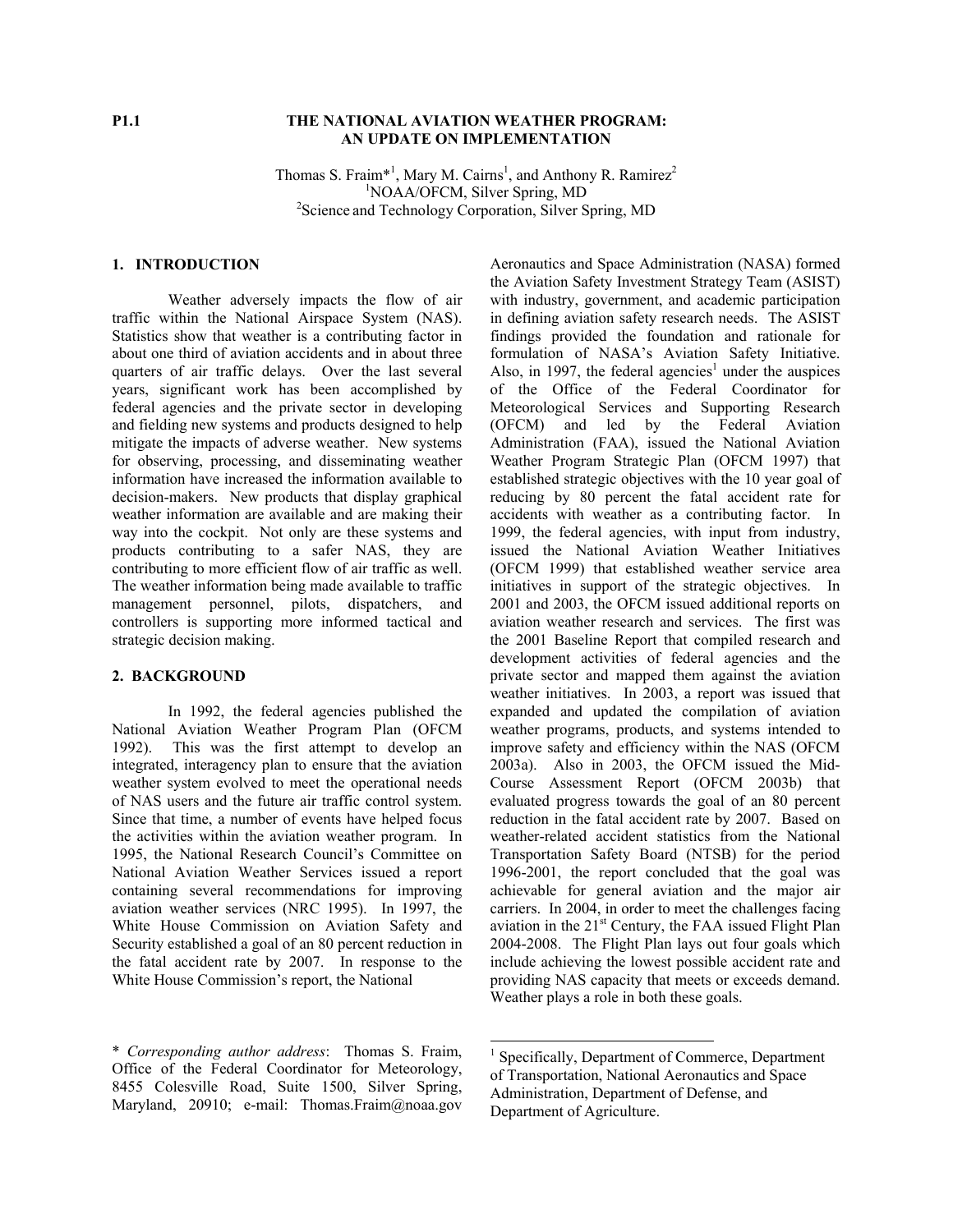### **3. PROGRAM IMPLEMENTATION**

One way to look at the aviation weather program implementation is from the perspective of the strategic objectives contained in the National Aviation Weather Strategic Plan. The four objectives in the Strategic Plan are (1) to improve aviation weather information, (2) to direct and use research related to aviation weather, (3) to enhance the decision-maker's ability to use the weather information, and (4) to facilitate institutional arrangements. The National Aviation Weather Initiatives added a fifth strategic element; (5) to improve the capability of aircraft to fly safely and efficiently in all types of weather.

Since there are few metrics to assess implementation of the aviation weather program, it is hard to quantify progress toward meeting these objectives. However, it is fair to say that over the last several years real progress has been made with the first objective, improving aviation weather information provided to users of the NAS. This has occurred partially because of the events mentioned above and partially as a result of accidents and delays that have focused attention on mitigating weather's impact on NAS operations. For example, the rash of windshear accidents that occurred in the 1980's and early 1990's focused attention on mitigating this hazard. As a result, resources were brought to bear and the number of accidents caused by windshear has been greatly reduced. Similarly, in the 1990's, aircraft icing accidents made headlines. Although icing is a continuing concern for regional carriers and general aviation, considerable work has been focused on the icing problem. Research funded by the FAA has improved the detection and forecasting of in-flight icing. The development of training tools by NASA has provided pilots with the tools to better understand the icing hazard.

Other hazards such as turbulence, convection, volcanic ash, and ceiling and visibility continue to pose problems for aviation. In-flight turbulence encounters by commercial aircraft, although usually not fatal, have caused injuries to passengers and crew members on several occasions. The detection and forecasting of turbulence is recognized as a priority and research activities within the aviation weather program have resulted in new products and capabilities for improved turbulence detection and forecasting. Convection is both a safety issue and an efficiency issue for NAS operations. During the convective season, delays occur because of thunderstorms impacting airways and airports. Given sufficient lead time, plans for aircraft rerouting can be implemented but the challenge for the forecaster has been the ability to provide the lead time

required. Without sufficient lead time, the NAS can quickly become bogged down as delays mount. Considerable research has been focused on the convection problem. As a result, 1-2 hour lead times are possible; however, more needs to be done in order to increase the lead time to 6 hrs.

Although not as common a hazard, volcanic ash poses a potential threat to airborne aircraft and airports in many parts of the world. There have been close calls with aircraft experiencing engine failures from airborne volcanic ash encounters. Fortunately, these aircraft were able to land safely, but, in some cases, the cost to repair the aircraft was in the millions of dollars. The challenge is the timely detection of volcanic eruptions and the associated ash cloud and the communication of that information to the appropriate authorities so airborne aircraft in the vicinity of the eruption can take evasive actions. The continued tracking of the ash cloud so advisories can be issued for other airborne aircraft and ground facilities also presents challenges for the research community. This is an international problem and, as evidenced by the recent International Conference on Volcanic Ash and Aviation Safety (OFCM 2004), work is ongoing in the United States as well as other countries to improve detection and tracking of volcanic ash clouds. Ceiling and visibility, like convection, causes delays in the NAS. Low ceiling and visibility at an airport can cause reductions in the landing rate for that airport which in turn can cause delays throughout the system. Low ceilings and visibility are also contributing factors in general aviation (GA) accidents; many of those being fatal accidents. Visual flight into instrument conditions continues to be a leading cause for GA accidents. The FAA is funding research aimed at improving the forecasting of low ceilings and visibility both at terminals and enroute.

There are many factors that contribute to improving weather information. These include, additional observations from surface, airborne, and space-based sensors; the capability to assimilate observations from varied sources into high-resolution numerical models; new algorithms for predicting aviation impact variables; the capability to disseminate the information to users when and where it is needed; the capability to present the information in a form easily understood by the user; and the development of display systems for cockpit use. Many of the improvements in these areas come from research programs within the aviation weather program. The second objective of directing and using aviation weather research is an area within the aviation weather program where considerable progress has occurred. The FAA's Aviation Weather Research Program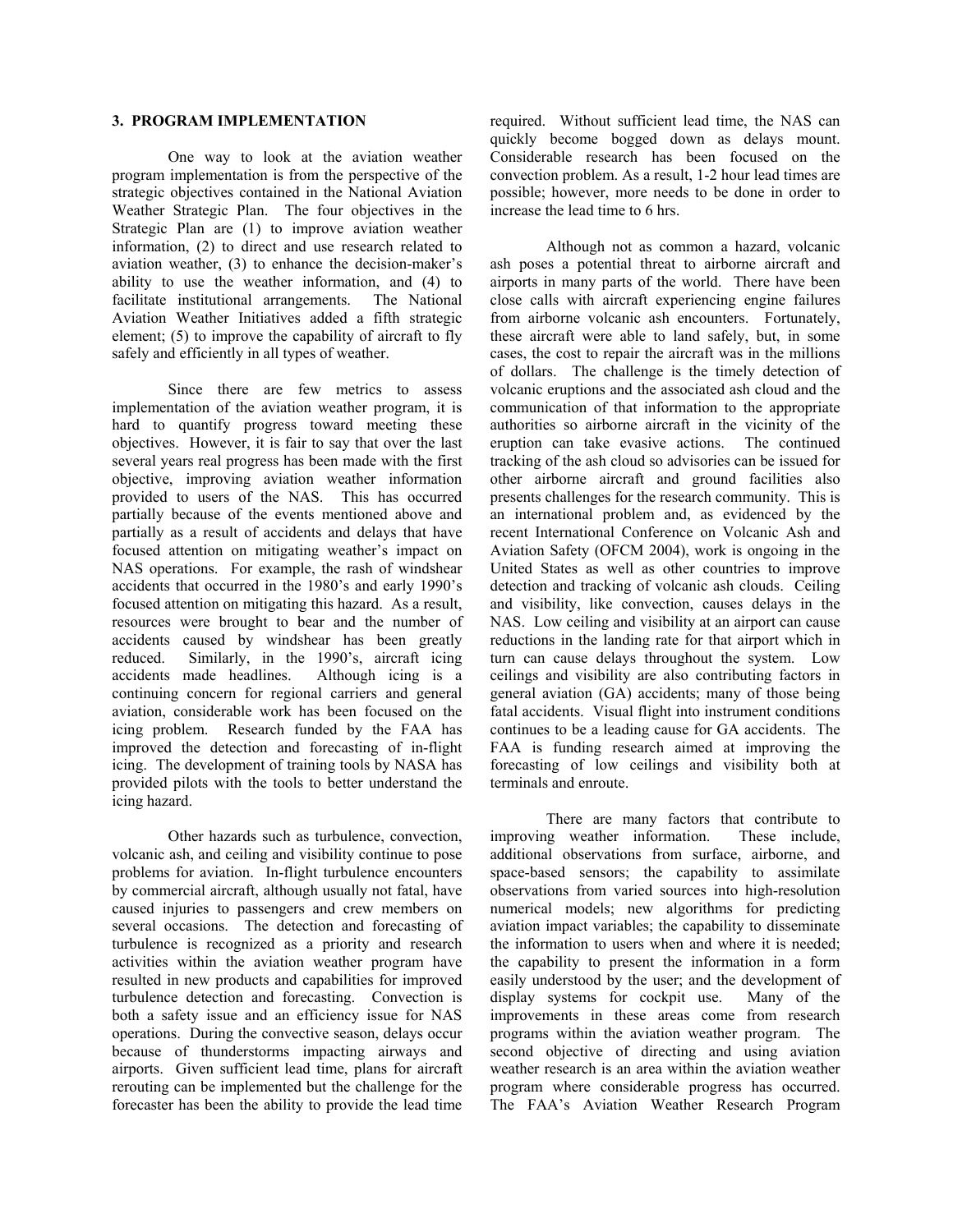(AWRP) is addressing many of the weather service areas from the aviation weather initiatives. The AWRP has product development teams for convection, icing, turbulence, ceiling and visibility, oceanic weather including volcanic ash, and winter weather. There is also work in aviation forecasts, numerical models, and new radar algorithms. The transition of new products from the AWRP into operations is formalized by the Aviation Weather Technology Transfer (AWTT) process where milestone decisions are made concerning suitability for operational use. Several products have gone through the AWTT process over the last few years, and these products are being used operationally to help mitigate hazards from convection, icing, and turbulence. For example, a graphical turbulence guidance product for levels above Flight Level 200 became operational in 2003. This product combines model output, in-situ measurements, and pilot reports to produce a turbulence forecast. Other products that have gone through the AWTT process include the Current Icing Potential (CIP) product and the National Convective Weather Forecast (NCWF). The CIP integrates data from different sources to produce a graphical depiction of icing. The NCWF is currently a 1-hour forecast that includes thunderstorm initiation, growth, and decay. The goal is to extend the forecast period to 6 hours.

In addition to the FAA, NASA's Aviation Safety Program has invested heavily in research over the last few years with the goal of reducing the weather related fatal accident rate by 80 percent. The Weather Accident Prevention (WxAP) Project and the Aircraft Icing Project have focused their work on those areas where weather has been a contributor to accidents. These projects are not only looking at mitigating weather hazards, but they are also looking at how best to disseminate and display weather information to the pilot. The Aircraft Icing Project has also done considerable work on developing training modules for pilots on ways to mitigate the effects of in-flight icing encounters on aircraft performance. The Weather Accident Prevention Project is also involved in new atmospheric remote sensing technologies, onboard sensing of atmospheric variables, and the onboard detection of turbulence and icing.

The National Weather Service has begun a 7 year aviation initiative. Planned activities include new observations, new and improved products, and training for forecasters, pilots, and controllers. Observations include expanded collection of pilot reports and aircraft-based water-vapor sensors. Products include a new volcanic ash detection satellite product and forecast products for turbulence and icing. Training for forecasters includes terminal forecast preparation and the operational impacts of forecast products. The training for pilots and controllers includes the interpretation of weather products.

As can be seen from the above discussion, there has been considerable progress in the areas of research and aviation weather information within the aviation weather program. The progress with these two objectives overlaps, to a certain degree, the third objective of enhancing the decision-maker's ability to use the weather information. In order for the information to be useful to the decision-maker, it has to be relevant, timely, and understood. The progress in the research activities discussed above has done much to make the information relevant and timely. The emphasis on graphical products, data link technologies, and new display capabilities gets the needed information to the decision-maker so decisions can be made. The issue of understanding the information is more of a training issue than anything else. If the decision-maker; for example, a pilot, controller, or dispatcher, doesn't understand what is being presented, the most relevant, timely information in the world is not going to add value to the decision process. Some progress in training has been made. As pointed out, NASA has developed training modules for pilots on inflight icing and the NWS initiative includes improved training for pilots and controllers. Also, the Aircraft Owners and Pilots Association has various training programs for general aviation pilots. The challenge with general aviation is reaching a large, diverse pilot population. In spite of available training, training is often cited as a deficiency and although training activities exist, there is more that can be done in this area.

The fourth objective is to forge the institutional arrangements necessary for an integrated aviation weather program. Given the number of federal stakeholders as well as those in the private aviation industry, coordination and cooperation among all the players is essential. By forging institutional arrangements and defining roles and responsibilities, the process of developing requirements and assigning the necessary resources can proceed with minimum delay and duplication. To some extent this has happened. The FAA is responsible for defining aviation weather requirements for the NAS; the NWS is responsible for providing aviation weather services to meet these requirements; and the OFCM has brought agencies together in the spirit of cooperation so the aviation weather program can move forward. To formalize working arrangements, Memorandums of Agreement have been established among the agencies. The Department of Defense (DOD) is also involved although its aviation weather services are primarily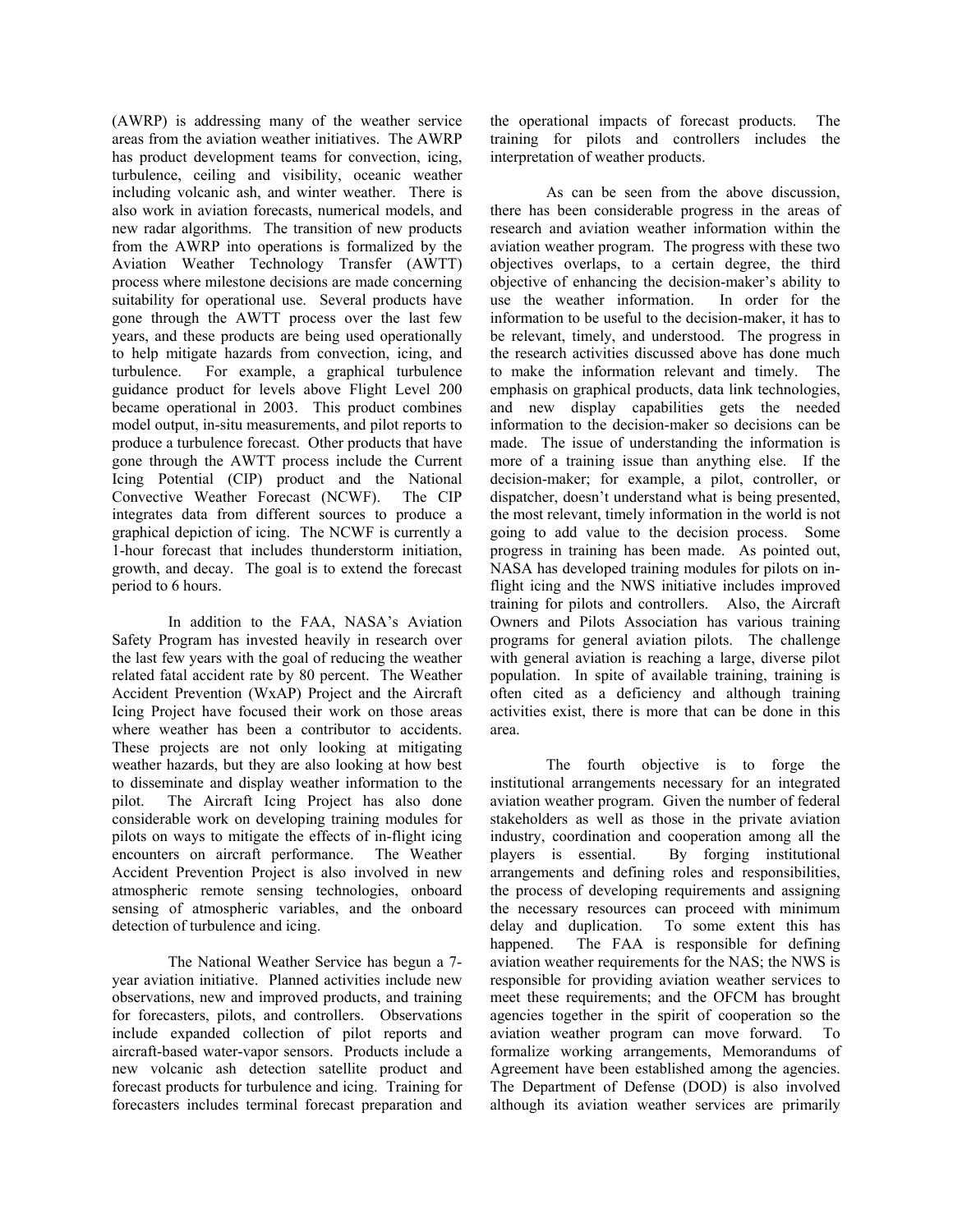tailored to the defense mission. In the area of research, the DOD does work with other federal entities although the arrangements are less formal. There are, however, formal agreements among the civilian and DOD processing centers for mutual backup of numerical weather products, including those for aviation. The forging of institutional arrangements is one area where progress is difficult to assess. Aside from the agreements that have been forged in the recent past, many of the arrangements dealing with agency roles and responsibilities are historically based on policy and procedures from past decades. Given the large, diverse number of entities involved in all aspects of aviation weather, more needs to be done to ensure that user needs are being addressed in a cost effective manner, where safety and efficiency are used to measure benefit to the system.

The fifth objective is to improve the capability of aircraft to fly safely in all types of weather. This will happen as a result of accomplishing the objectives of improving aviation weather information and enhancing the decision-maker's ability to use the information. With possibly one exception, this objective does not mean that aircraft will intentionally fly through convection, icing, or turbulence hazards, but rather by knowing the hazard's location, they will be able to avoid those hazards. As forecast uncertainties in space and time are reduced, the efficient routing of aircraft to avoid hazards will be possible. This will be even more important as the air traffic control system moves away from structured routes to free flight where users fly the most efficient routes from departure to destination. The one exception to avoiding a hazard is low ceiling and visibility. Aircraft are often forced to fly in low ceiling and visibility conditions when departing and arriving at airports. To help mitigate this hazard, NASA is working on a synthetic vision system that will essentially allow an aircraft to fly using visual references even though the aircraft is actually in instrument meteorological conditions. Not only will this improve safety, but efficiencies will be realized by allowing increased arrival rates during conditions of reduced ceiling and visibility.

# **4. MEASURING SUCCESS**

Studies show that considerable work is being done in the aviation weather service areas that present the greatest hazard to safe and efficient flight within the NAS. Since the goal established by the 1997 White House Commission was for an 80 percent reduction in the fatal aircraft accident rate by 2007, it seems logical to use the fatal accident rate as the metric to measure real success. In 2003, the OFCM completed an assessment which included analyzing the NTSB accident statistics from 1996 through 2001. Using FAA flight hour statistics, accident rates (per 100,000 flight hours) were computed and projected forward to 2007. Using 1996 as the baseline year, the 2007 goal was established as 20 percent of the 1996 fatal accident rate. Comparing the 2007 goal with the projected fatal accident rate, a determination was made as to whether the goal could be reached. At the time the assessment was published, using data through 2001, the goal of an 80 percent reduction in the fatal accident rate where weather was a contributing factor was achievable for general aviation (Part 91) and commercial carriers (Part 121). Of course this assumes that the rates for 2002 and beyond continue the trends established by the 1996 through 2001 data. For commuter and air taxi operations (Part 135), it was problematic as to whether the goal could be reached. The assessment recommended further analysis of Part 135 operations given the varying types of aircraft and nature of their operations. There are undoubtedly many factors contributing to the decreasing accident rate for Part 91 and to conclude that the aviation weather program is the sole cause is probably not realistic. But it does seem reasonable, based on the evidence, to say that the outputs from the aviation weather program such as new aviation weather products, improved training, graphical weather information in the cockpit, and new decision support capabilities are making a difference.

# **5. CONCLUSION**

In looking at the implementation of the National Aviation Weather Program, we used the framework of the five objectives established in the National Aviation Weather Program Strategic Plan and the National Aviation Weather Initiatives. Research efforts such as FAA's AWRP and NASA's WxAP Project are providing improved aviation weather information to the decision-maker. Graphical products, digital data bases, improved models and algorithms, new display systems, and new methods to data link information to the cockpit are a reality. Agreements have been established among agencies to improve coordination and a formal process is in place for transitioning new products into operations. Training is expanding through the efforts of organizations such as the Aircraft Owners and Pilots Association, NASA's Aircraft Icing Project, and NWS's aviation weather initiative. The result of these activities is that the capability of the pilot-aircraft team to fly safely in all types of weather is improving. Based on preliminary NTSB accident statistics for 2002 and 2003, the fatal accident rate where weather is a contributing factor continues to decline for general aviation with the expectation that the 80 percent reduction goal will be met by 2007. For Part 121, the fatal accident rate